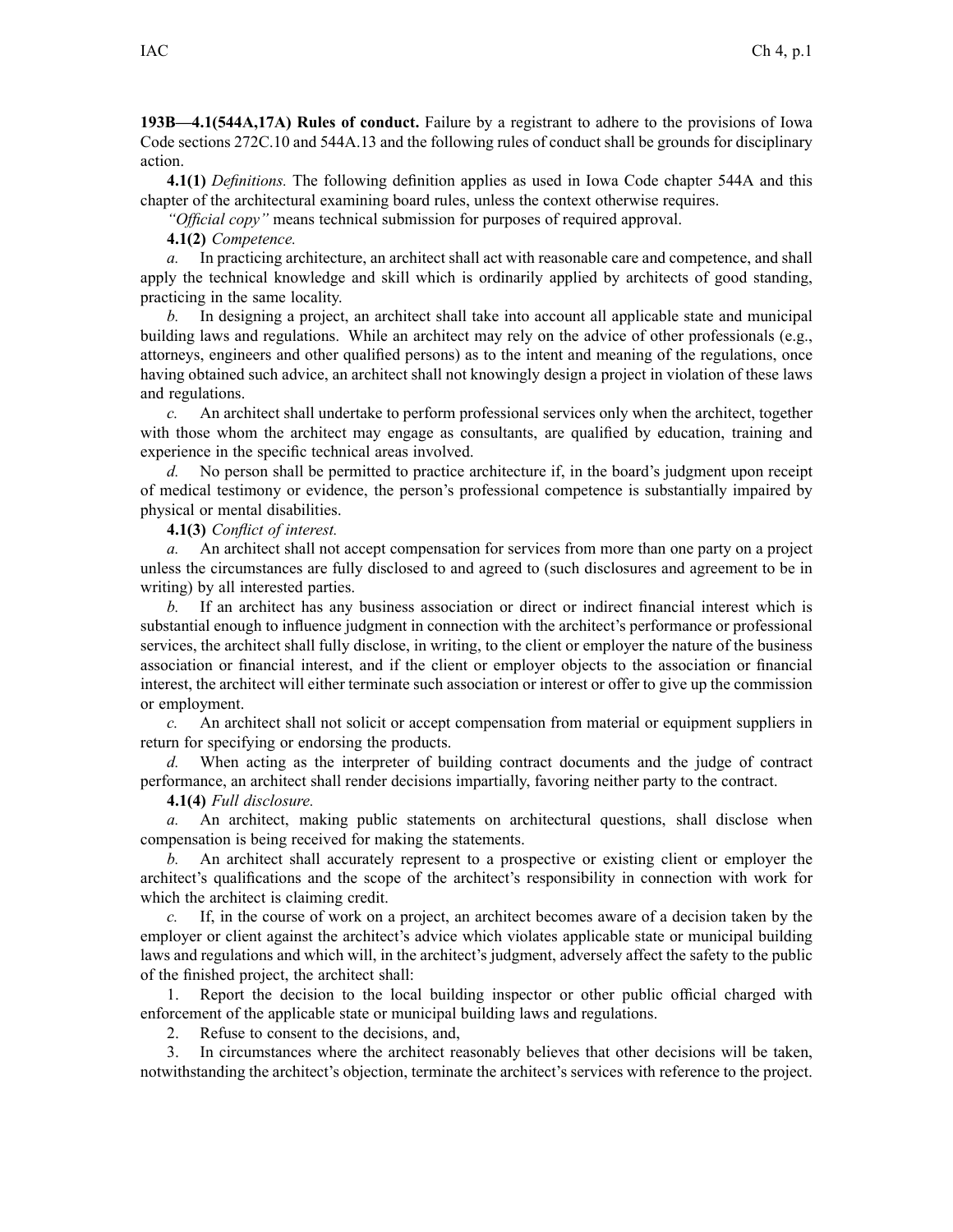*d.* An architect shall not deliberately make <sup>a</sup> materially false statement or deliberately fail to disclose <sup>a</sup> material fact requested in connection with application for registration or renewal of registration.

*e.* An architect shall not assist the application for registration of <sup>a</sup> person known by the architect to be unqualified in respec<sup>t</sup> to education, training, experience or character.

*f.* An architect possessing knowledge of <sup>a</sup> violation of these rules by another architect shall repor<sup>t</sup> the knowledge to the board.

**4.1(5)** *Compliance with laws.*

*a.* An architect shall not, in the conduct of architectural practice, knowingly violate any state or federal criminal law.

*b.* An architect shall neither offer nor make any paymen<sup>t</sup> to <sup>a</sup> governmen<sup>t</sup> official (whether elected or appointed) with the intent of influencing the official's judgment in connection with <sup>a</sup> prospective or existing project in which the architect is interested.

*c.* An architect shall comply with the registration laws and regulations governing the architect's professional practice in any United States jurisdiction.

## **4.1(6)** *Professional conduct.*

*a.* Each office maintained for the preparation of drawings, specifications, reports or other professional work shall have an architect resident regularly employed in that office having responsible control of such work.

*b.* An architect shall not sign or seal drawings, specifications, reports or other professional work for which the architect does not have direct professional knowledge and direct supervisory control; provided, however, that in the case of the portions of professional work prepared by the architect's consultants, registered under this or another professional registration law of this jurisdiction, the architect may sign or seal that portion of the professional work if the architect has reviewed that portion, has coordinated its preparation and intends to be responsible for its adequacy.

*c.* An architect shall neither offer nor make any gifts to any public official with the intent of influencing the official's judgment in connection with <sup>a</sup> project in which the architect is interested. Nothing in this rule shall prohibit an architect from providing architectural services as <sup>a</sup> charitable contribution.

*d.* An architect shall not engage in conduct involving fraud or wanton disregard of the rights of others.

Failure by <sup>a</sup> registrant to adhere to these rules of conduct shall cause the registration to be reviewed by the board and shall, at the discretion of the board, be cause for <sup>a</sup> reprimand, suspension or revocation of the registration.

## **4.1(7)** *Seal and certificate of responsibility.*

*a.* Each architect shall procure <sup>a</sup> seal with which to identify all technical submissions issued by the architect for use in Iowa as provided in Iowa Code section 544A.28.

*b.* Description of seal: The diameter of the outside circle shall be approximately 1¾ inches. The seal shall include the name of the registered architect and the words "Registered Architect". The Iowa registration number and the word "Iowa" shall be included. The seal shall substantially conform to the samples shown below: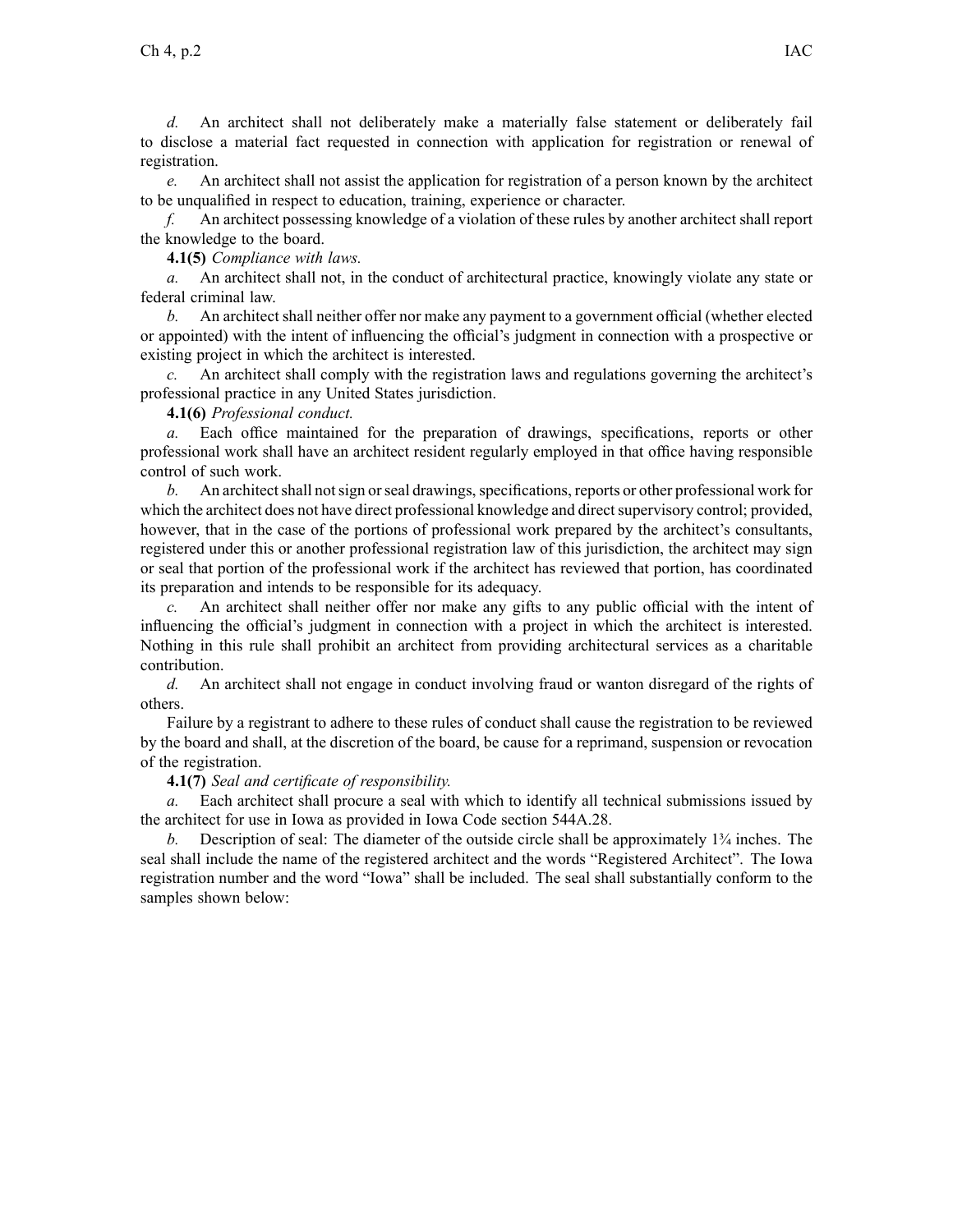

*c.* A legible rubber stamp, electronic image or other facsimile of the seal may be used.

*d.* Each technical submission submitted to <sup>a</sup> building official, hereinafter referred to as the official copy, shall contain an information block on its first page or on an attached cover sheet with application of <sup>a</sup> seal by the architect in responsible charge and an information block with application of <sup>a</sup> seal by each professional consultant contributing to the technical submission. The seal and original signature shall be applied only to <sup>a</sup> final technical submission. Each official copy of <sup>a</sup> technical submission shall be stapled, bound or otherwise attached together so as to clearly establish the complete extent of the technical submission. Each information block shall display the seal of the individual responsible for that portion of the technical submission. The area of responsibility for each sealing professional shall be designated in the area provided in the information block, so that responsibility for the entire technical submission is clearly established by the combination of the stated seal responsibilities. The information block will substantially conform to the sample shown below:

| <b>SEAL</b> | I hereby certify that the portion of this technical submission described<br>below was prepared by me or under my direct supervision and<br>responsible charge. I am a duly registered architect under the laws<br>of the state of Iowa. |             |
|-------------|-----------------------------------------------------------------------------------------------------------------------------------------------------------------------------------------------------------------------------------------|-------------|
|             | Printed or typed name                                                                                                                                                                                                                   |             |
|             | Signature                                                                                                                                                                                                                               | Date        |
|             | Registration expires                                                                                                                                                                                                                    | Date issued |
|             |                                                                                                                                                                                                                                         |             |
|             |                                                                                                                                                                                                                                         |             |
|             |                                                                                                                                                                                                                                         |             |

*e.* The information requested in each information block must be typed or legibly printed in permanen<sup>t</sup> ink or <sup>a</sup> secure electronic signature. An electronic signature as defined in or governed by Iowa Code chapter 554D meets the signature requirements of this rule if it is protected by <sup>a</sup> security procedure, as defined in Iowa Code section 554D.103(14), such as digital signature technology. It is the licensee's responsibility to ensure, prior to affixing an electronic signature to <sup>a</sup> technical submission, that security procedures are adequate to (1) verify that the signature is that of <sup>a</sup> specific person and (2) detect any changes that may be made or attempted after the signature of the specific person is affixed. The seal implies responsibility for the entire technical submission unless the area of responsibility is clearly identified in the information accompanying the seal.

*f.* It shall be the responsibility of the architect who signed the original submission to forward copies of all changes and amendments to the technical submission, which shall become <sup>a</sup> par<sup>t</sup> of the